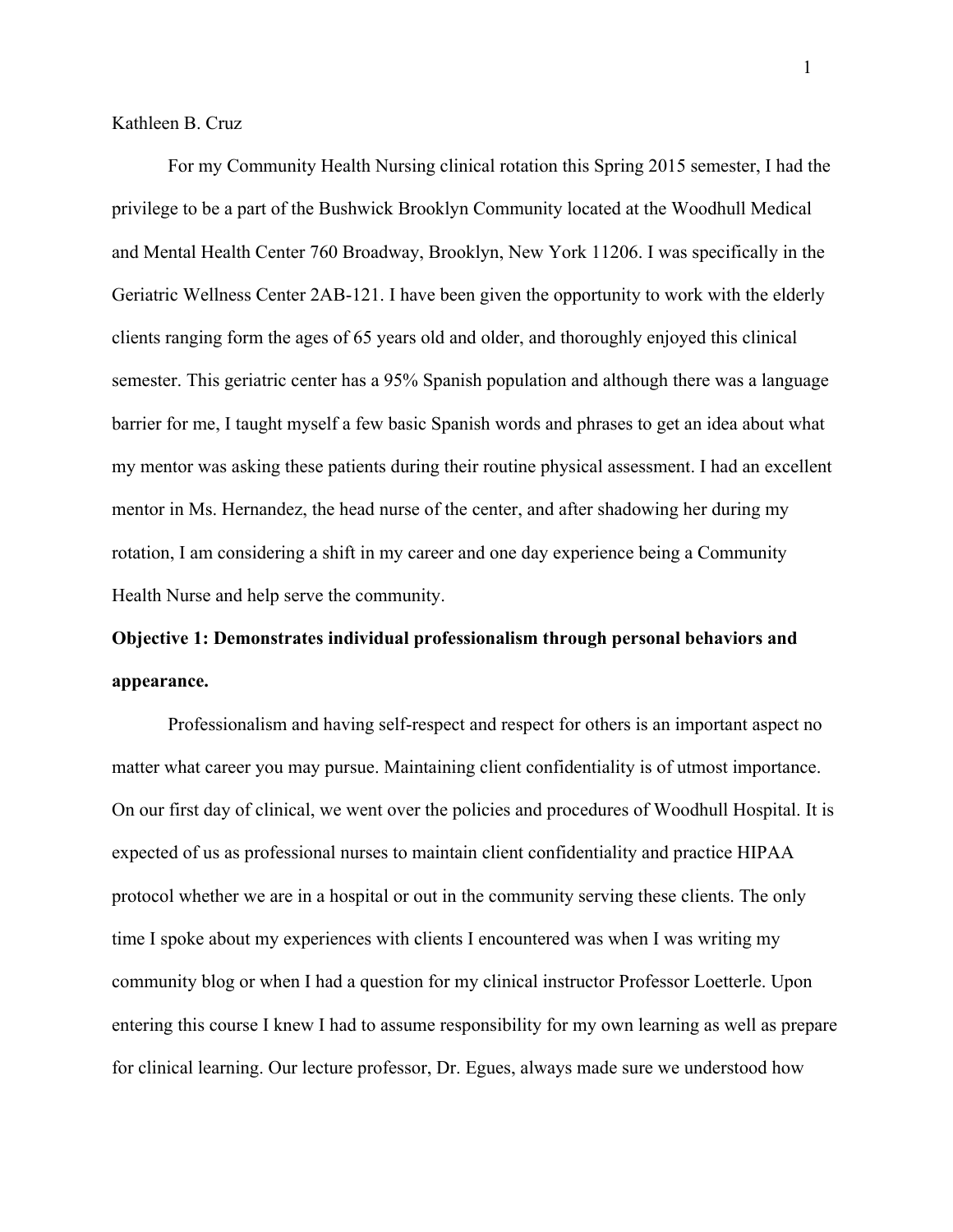each chapter we were responsible for correlated with what we would see in the community setting. I always completed assignments within the required designated time frame and sought guidance appropriately when I needed help or had any inquiries. I attended clinicals punctually every Wednesday on the dates we were expected to meet from 8:30 a.m. to 12:40 p.m. at the Geriatric Wellness Center and dressed professionally in business casual attire.

### **Objective 2: Employ analytical reasoning and critical thinking skills when providing care to individuals and families in the community setting.**

I shadowed my mentor, Ms. Hernandez, and observed her conduct client interviews. Through these client interviews I was able to meet clients with diagnoses that consisted of elevated blood pressure, diabetes, asthma, congestive heart failure, kidney stones, dementia and Alzheimer's disease. Ms. Hernandez showed me the process of accessing and inputting the clients' data into the electronic medical records after their routine physical assessments or reassessments. The impact of developmental, emotional, cultural, religious and spiritual influences on the client's health status definitely had an influence on how these clients presented themselves. Elderly clients aged 65 and older visited this clinic and signs of weaknesses, feebleness can be seen and some with some positive energy. With 95% of the clients consisting of the Spanish speaking culture, I saw how it played a major influence on diet that led to certain diagnoses such as diabetes and hypertension. Emotionally, some clients maintained their independence and were capable of caring for themselves, while others required assistance from family members or a caretaker. With regards to religion and spiritual influences, we didn't really touch on that during the client interview. After a couple of clinical meetings, I was comfortable completing a physical assessment myself of clients that were bilingual with my mentor's permission. I was able to ask them why they were there at the clinic and if they were in pain or if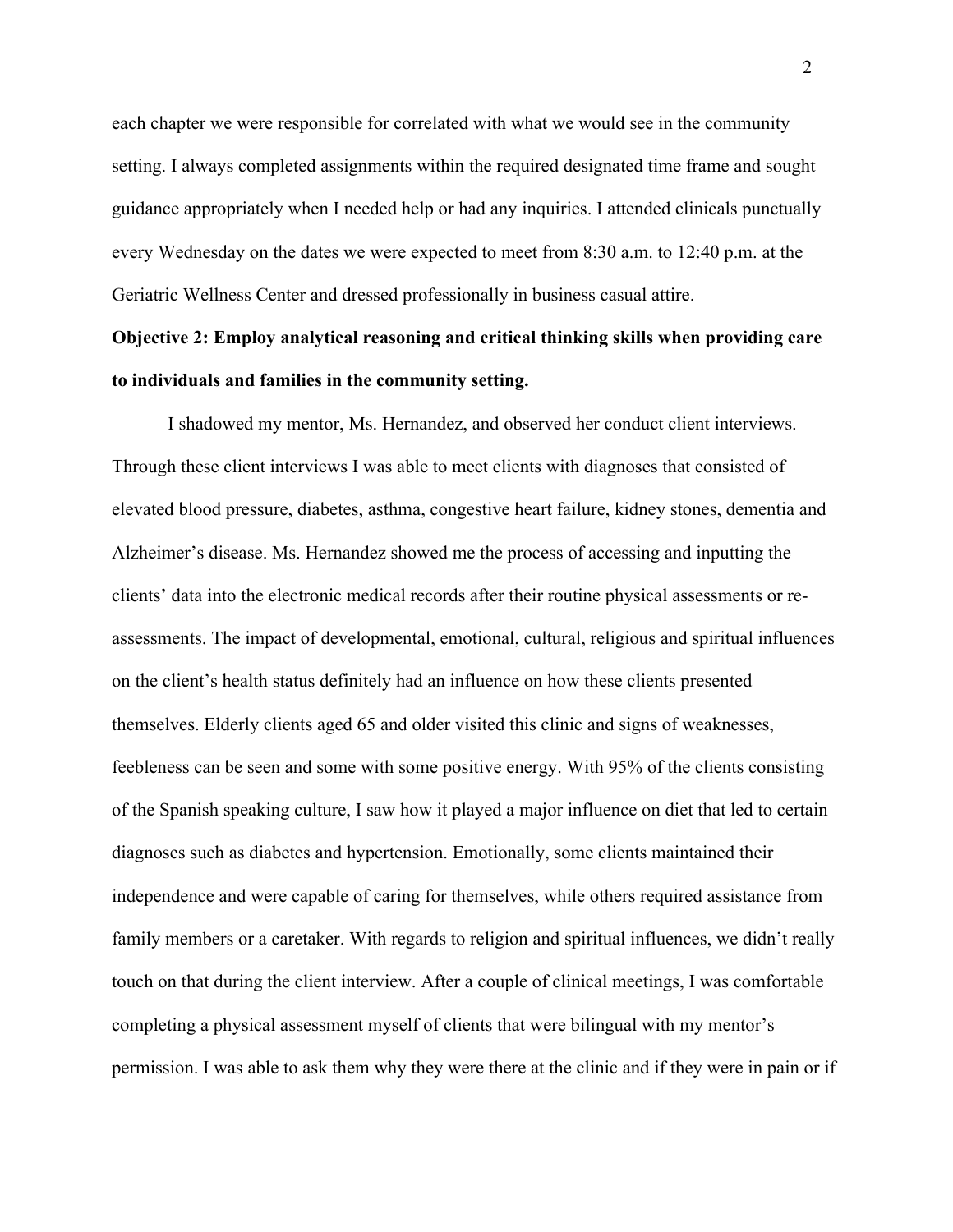anything bothered them. I helped the patient care assistants take the client's blood pressure, pulse oximeter reading and oral temperature and asked some of these clients a few questions about their overall health and mental status. There were a couple of clients who had alarmingly high glucose levels and high blood pressures and I alerted my mentor about it and we informed the attending doctor of these findings. I shared some knowledge to the clients on how to manage their diabetes by making moderate changes to their diets, incorporating physical activity into their daily routine, making sure they take their medications and to consult their primary care physician as needed. With regards to hypertension, after seeing how high their blood pressure readings were, I told these clients to reduce their salt intake, take their medications regularly, and consult their physician. Although I did client interviews, physical assessments and vital signs, I did not administer any medications or other treatments to these clients. With regards to personal safety while working in the geriatric wellness center, I had my flu vaccine prior to starting my clinical experience, always practiced proper hand hygiene while dealing with each client, and familiarized myself with my environment.

# **Objective 3: Effectively communicate with diverse groups and disciplines using a variety of strategies regarding the health needs of individuals and families in the community setting.**

Effective communication technique is a key quality of the nurse. In order to effectively communicate with the diverse groups in the community, I made sure to build a rapport with the clients I encountered by introducing myself and telling them I was a nursing student from the New York City College of Technology. My mentor would translate for me the conversation she was having with the clients. I maintained constant communication with my instructor, my clinical peers, and the health care team whenever I had questions or if something stood out of the ordinary such as the alarming high blood pressure readings and the high blood glucose values I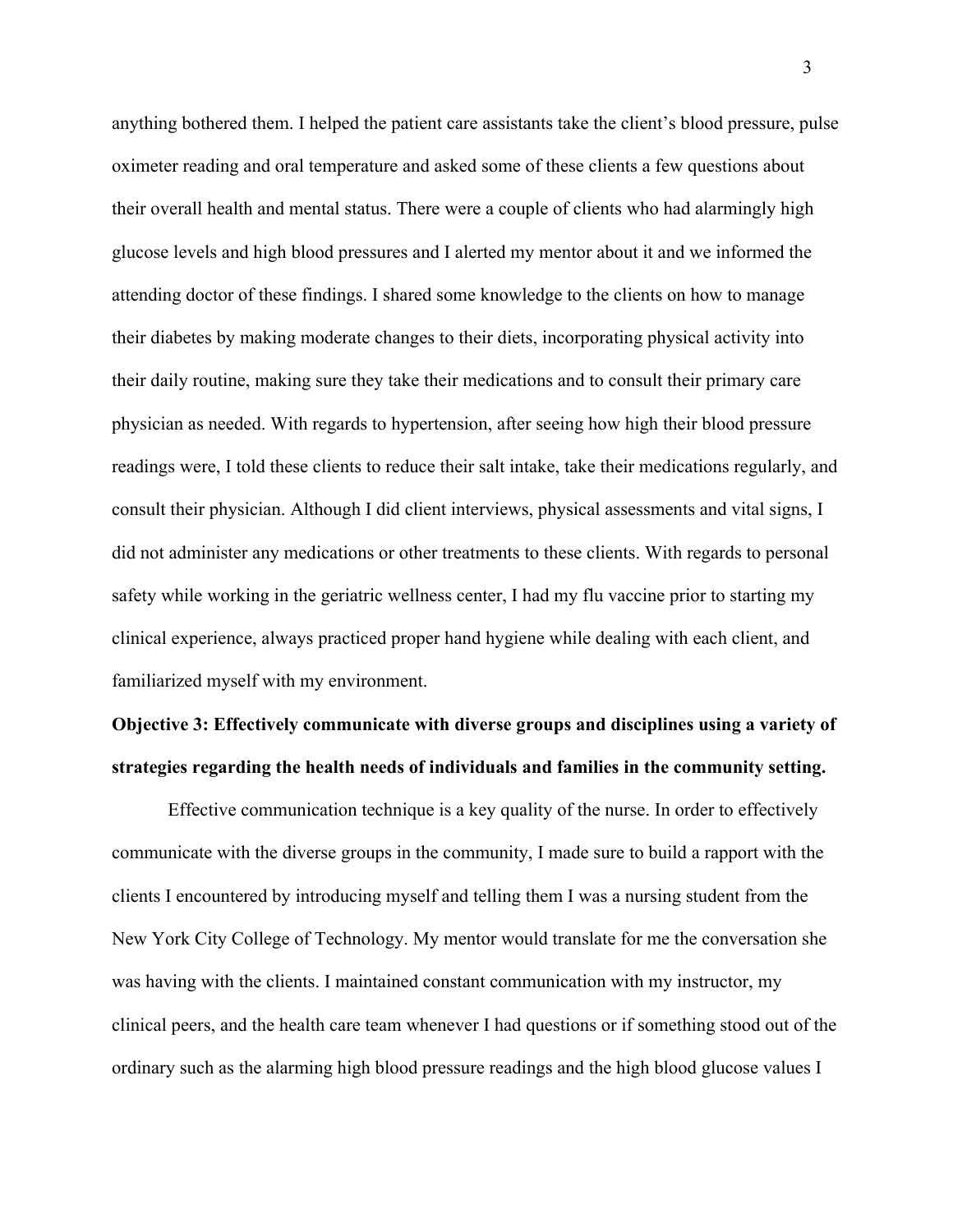encountered. Furthermore, since I am dealing with elderly clients, I don't use medical jargon that they may not comprehend but rather explain everything in non-technical terms. While I was unable to document assessments, I did report assessments and nursing interventions appropriately to my mentor, Ms. Hernandez, and to Professor Loetterle as well.

# **Objective 4: Establish environment conducive to learning and use a plan for learners based on evidence-based practice.**

I have one upcoming presentation about diabetes that we will be presenting to our elderly clients along with three other clinical peers. We have developed and implemented a teaching plan for these elderly clients in the community setting as diabetes is seen most prevalent in this community. Our findings are based on evidence-based practice from the research we have gathered and showing how it all correlates to one another. Our presentation will be short, easy to understand, and conveyed with pictures and information we have gathered from the American Diabetes Association website that specifically caters to these elderly clients. Each one of us will have four different poster boards focusing on four main objectives. We will conduct a pretest and posttest questionnaire consisting of four questions in a yes or no format.

## **Objective 5: Utilize informational technology when managing individual and families in the community.**

I was not able to utilize the principles of nursing informatics in the Geriatric Wellness Center. Although I was allowed to see client information and diagnoses, I could not input or alter information. I maintained strict confidentiality of client records and did not disclose any information to anyone except to my mentor, clinical instructor and my clinical peers.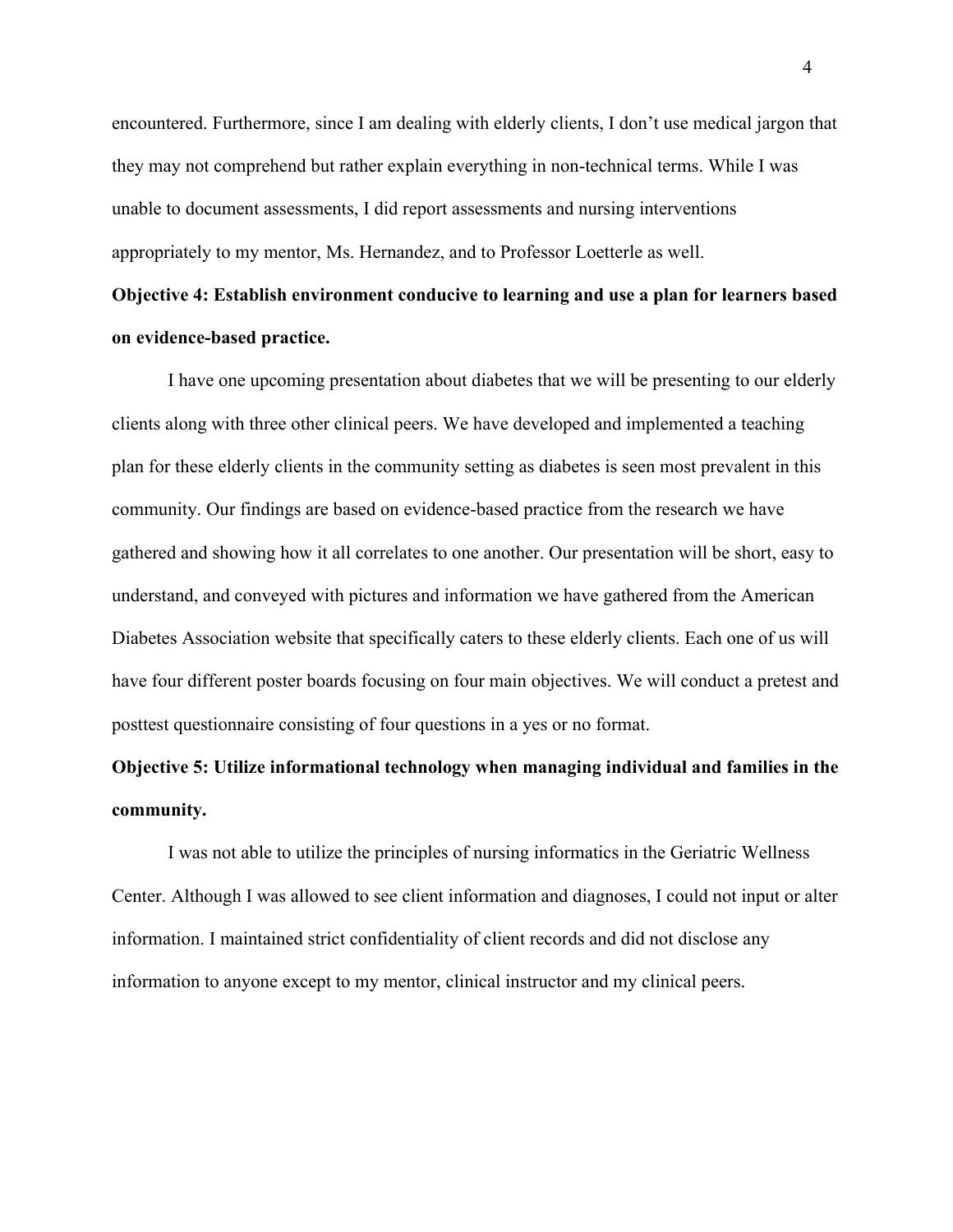#### **Objective 6: Demonstrate a commitment to professional development.**

Diabetes was the most prevalent diagnosis in the Geriatric Center, so I familiarized myself with this disease by reading journals, articles and attending the American Diabetes Association Health Fair to gather more information and knowledge. I utilized the websites diabetes.org, consultant360.com, webmd.com, to enhance my knowledge. After observing how my mentor does her assessment and client interviews, and how the patient care assistants take vital signs, I took it upon myself, with the permission and guidance of my mentor, to help with the gathering of vital signs and did my own interviewing, assessment and teaching of some clients. With each client interaction, I always self-evaluated before the termination process to see if the information I have given them would be of benefit to them.

#### **Objective 7: Incorporate professional nursing standards and accountability into practice.**

As a registered nurse and nursing student, I took a vow to put into practice the American Nurses Association Standards into my clinical practice. As nurses, we live by this code and vowed to honor it by assuming responsibility for the decisions we make each and everyday. We are advocates for our clients, and we need to protect and represent them. Before we each went to our assigned clinical units/sites, we as a clinical group went over Woodhull Hospital's standards of practice. I followed and kept in mind the rules I was given and most importantly I acted in a professional manner when representing my college, the New York City College of Technology Baccalaureate Nursing program. Upon reading and being mindful of these standards and policies, I was aware I would be accountable for my own actions in the clinical area. I presented myself in a professional manner by always being punctual, dressed appropriately and gave the utmost respect to everyone in the clinic. I was aware about Woodhull Hospital's Geriatric Wellness Center's mission and vision statements in order to provide the best possible care to these clients.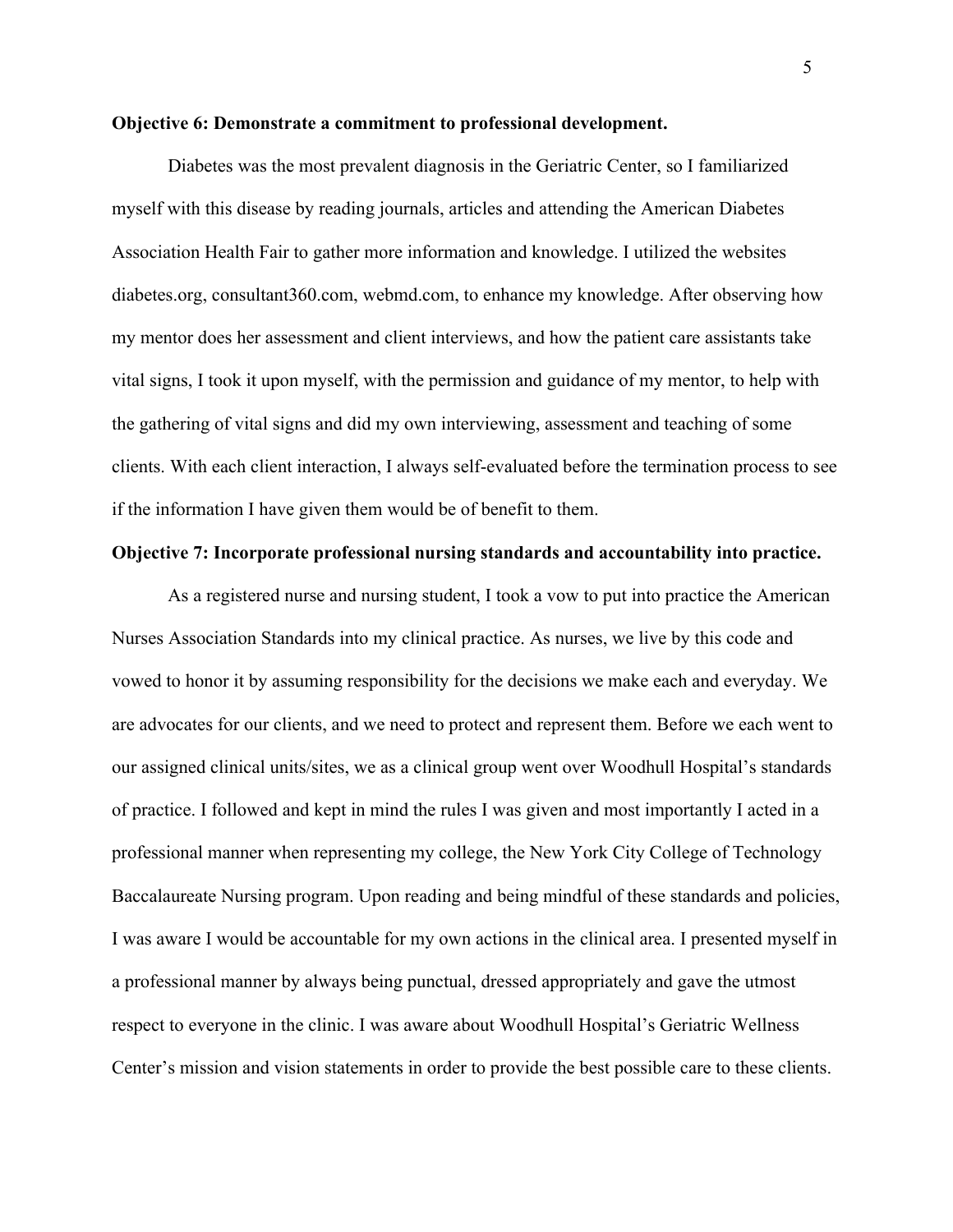### **Objective 8: Collaborate with clients, significant support persons and members of the health care team.**

I have been alongside my mentor, Ms. Hernandez, during this clinical experience. Along with conducting client interviews and performing physical assessments, I helped the patient care assistants take vital signs as well. There were certain occasions where clients would have elevated blood pressures, so I would alert Ms. Hernandez and she would let me take the blood pressure manually to see if I would get the same high reading and from there we would alert the attending physician. I based client-needs and therapeutic interventions depending on the clients I have encountered. So far I have dealt with a lot of diabetic clients as well as those with hypertension. I have taught these clients to maintain a healthy diet, to eat certain foods in moderation, to take their medications, to add physical activity to their daily routine, get routine check-ups, and to talk with their physician as needed. These elderly clients know that if they were having any other problems such as financial concerns, a social worker and lawyer are always available in the Geriatric Center to assist them with these matters. They can also easily access or go to a specific unit such as the Emergency Room or Internal Medicine, etc., since the Geriatric Wellness Center is located in the Woodhull Hospital facility itself.

# **Objective 9: Recognize the impact of economic, political, social and demographic forces that affect the delivery of health care services.**

I feel that there are no gaps in the care system of the Geriatric Wellness Center of the Woodhull Medical and Mental Health Center. I feel these elderly clients are well provided by having these nurses, patient care assistants, social worker, lawyer and physician to help them in the clinic. If there happens to be a language barrier, there are translation services available over the phone. Sometimes though I feel that these elderly clients, a majority of whom I've seen live